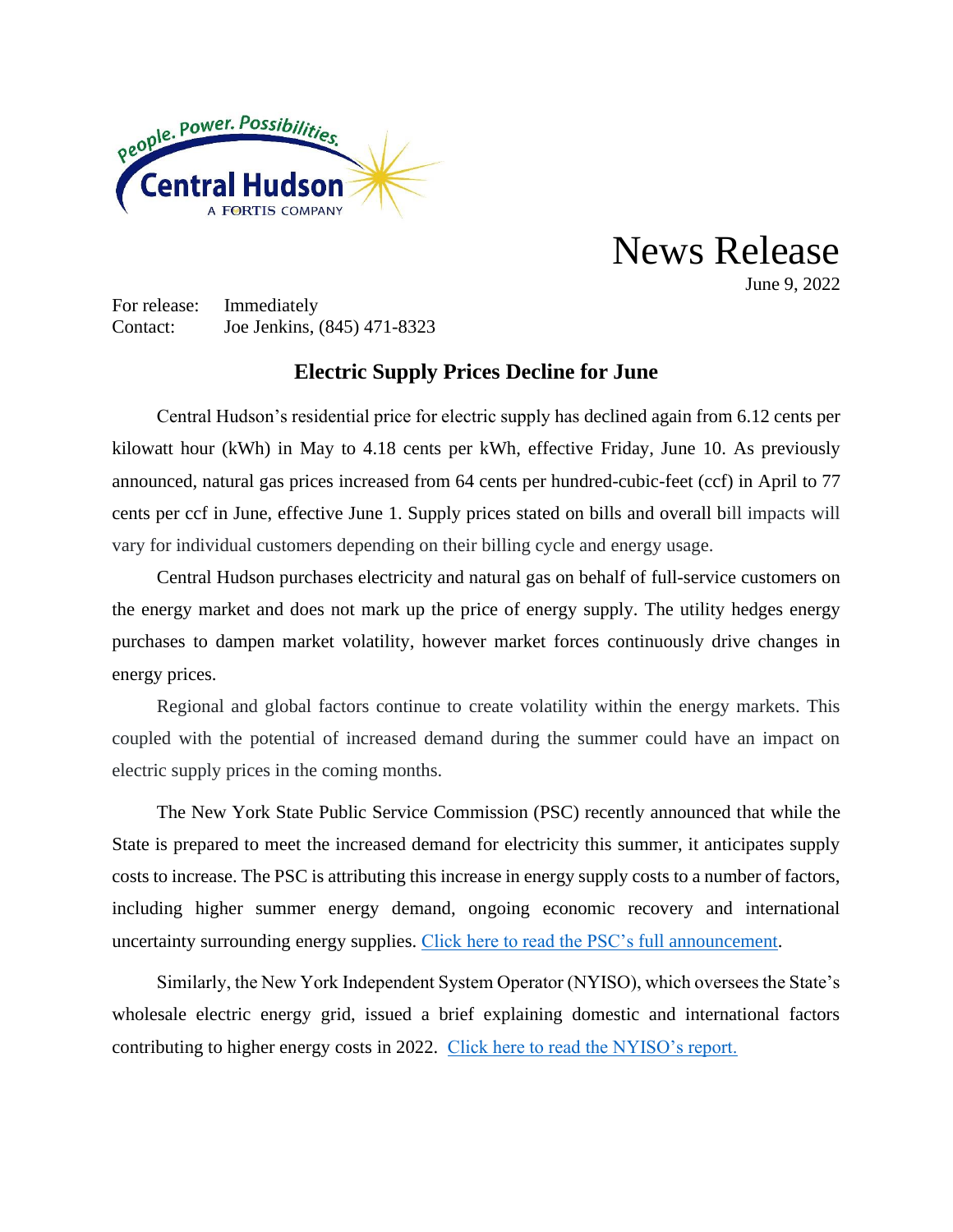Recent natural gas futures on the New York Mercantile Exchange (NYMEX) also continue to show elevated prices through next winter. NYMEX futures can be used as a tool to help forecast future natural gas prices, which also has an impact on electricity prices as gas is an important resource for electric generation. Higher prices are attributed to a recovering economy, energy supply constraints, strong energy demands and global events.

## **Energy Efficiency and Billing Programs**

Customers can help manage energy costs in various ways, such as implementing energy efficiency measures and manage bill impacts by exploring their billing options.

To avoid seasonal variations in energy bills, Central Hudson customers may enroll in the Budget Billing program. Budget Billing divides a household's average annual energy bill into 11 even monthly payments, with the 12th month's payment adjusted up or down to reflect actual usage and market prices. This program makes energy bills more predictable and can help in managing household budgets.

Customers may also wish to investigate fixed rate options for electric and natural gas supply offered by Energy Service Companies. Fixed rate options do not necessarily provide the lowest average annual cost but do serve as protection against market volatility and price spikes.

Payment assistance options are also available to qualifying customers. The federally funded Home Energy Assistant Program (HEAP) grants are now available for income-qualified residents. HEAP grant recipients also qualify for Central Hudson's monthly Bill Discount program.

Central Hudson's Clean Energy Marketplace provides a resource for customers to learn about renewable energy options. Customers can save up to 10 percent on their utility bill while also investing in local clean energy projects. Residents and businesses may subscribe by visiting [http://CleanEnergyMarket.cenhud.com](http://cleanenergymarket.cenhud.com/) to purchase a portion of the electricity produced by the project of their choice.

Other programs include Deferred Payment Agreements that help customers catch up by paying a past-due account balance in monthly installments, the Extra Security Plan which offers an extended billing due-date for qualified customers on a fixed income and the Good Neighbor Fund which provides last resort grants for families who have exhausted all other means of assistance, Learn more about Central Hudson's assistance programs by visiting [www.cenhud.com/account-resources/assistance-programs/.](http://www.cenhud.com/account-resources/assistance-programs/)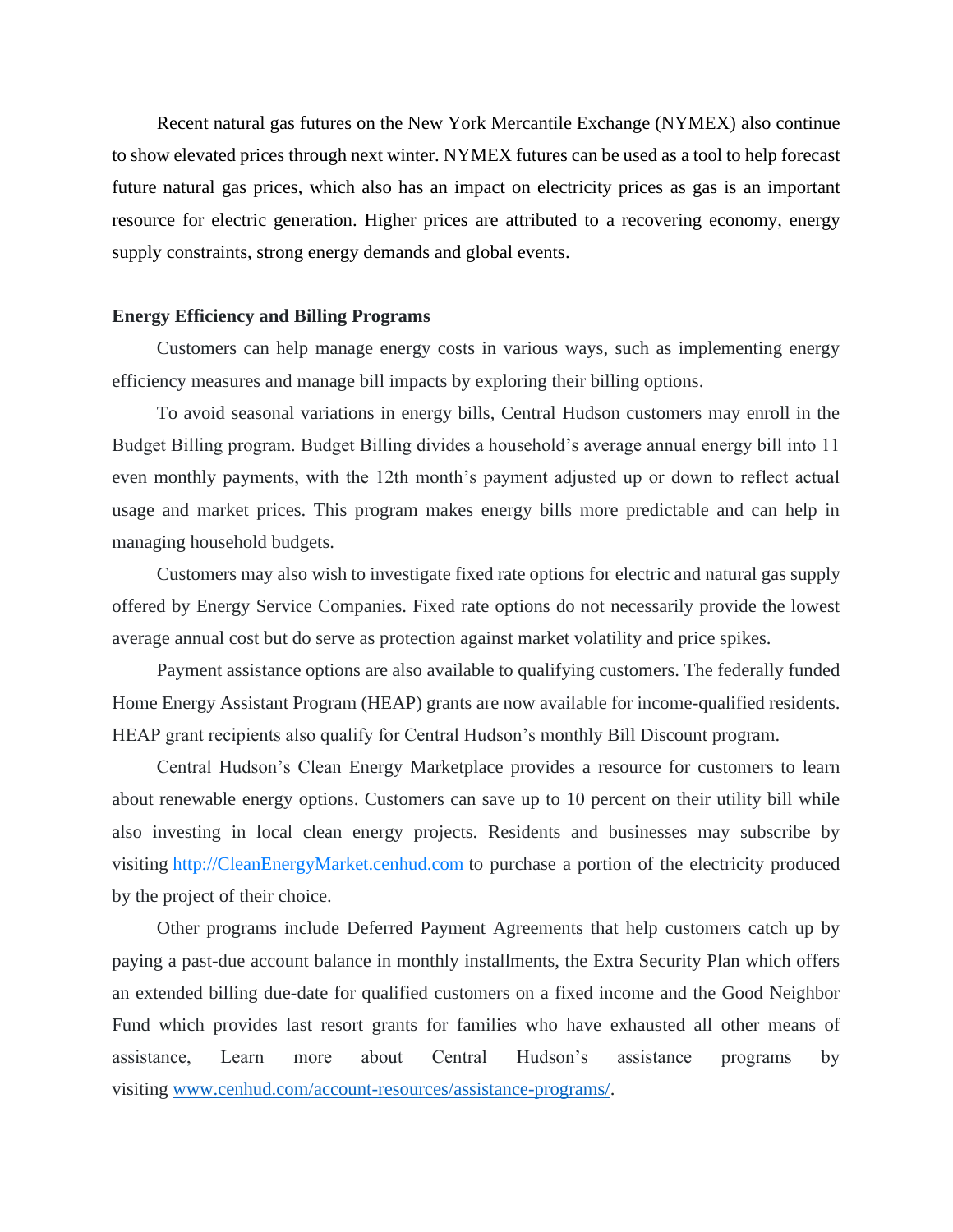Low-cost and no-cost efficiency measures homeowners can take to help manage energy costs include:

- Insulating ducts and hot water pipes where they run through uninsulated areas, such as crawl spaces, and repairing leaks in the duct system;
- Adding insulation, particularly in the attic;
- Turning down thermostats (each degree saves up to three percent on energy use);
- Keeping radiators and heating ducts clear of furniture to allow heat to circulate freely; and/or
- Sealing air leaks with weather stripping and caulk, which can save up to 10 percent on the use of heating fuels.

Central Hudson offers energy efficiency incentives for homes and businesses, including rebates of up to \$1,000 on new, high-efficiency natural gas home heating systems, up to \$1,600 on electric heat pump systems, \$250 on indirect natural gas water heaters and up to \$1,000 on high efficiency heat pump water heaters. A complete description of Central Hudson's rebates and programs is available at *[www.CentralHudson.com](http://www.centralhudson.com/)* and clicking on "Save."

Discounted energy efficiency products with instant savings for Central Hudson customers are available at local participating retailers. Available items include LED bulbs, smart thermostats, advanced power strips, water-saving products and more. For a list of participating retailers visit *[www.CentralHudson.com](http://www.centralhudson.com/)*, click on the "Save" link at the top of the page, then click on "Residential Incentives."

Customers can contact Central Hudson in a variety of ways, including logging on to *[http://www.cenhud.com/customer-service/contact-us/](https://www.cenhud.com/en/customer-service/contact-us/)* and selecting their preferred form of communication, or by clicking on the green "Chat" tab on the right hand side of the page.

Visit *[www.CentralHudson.com](http://www.centralhudson.com/)* for more information on winter safety, efficiency incentives, energy saving tips and billing options.

# # #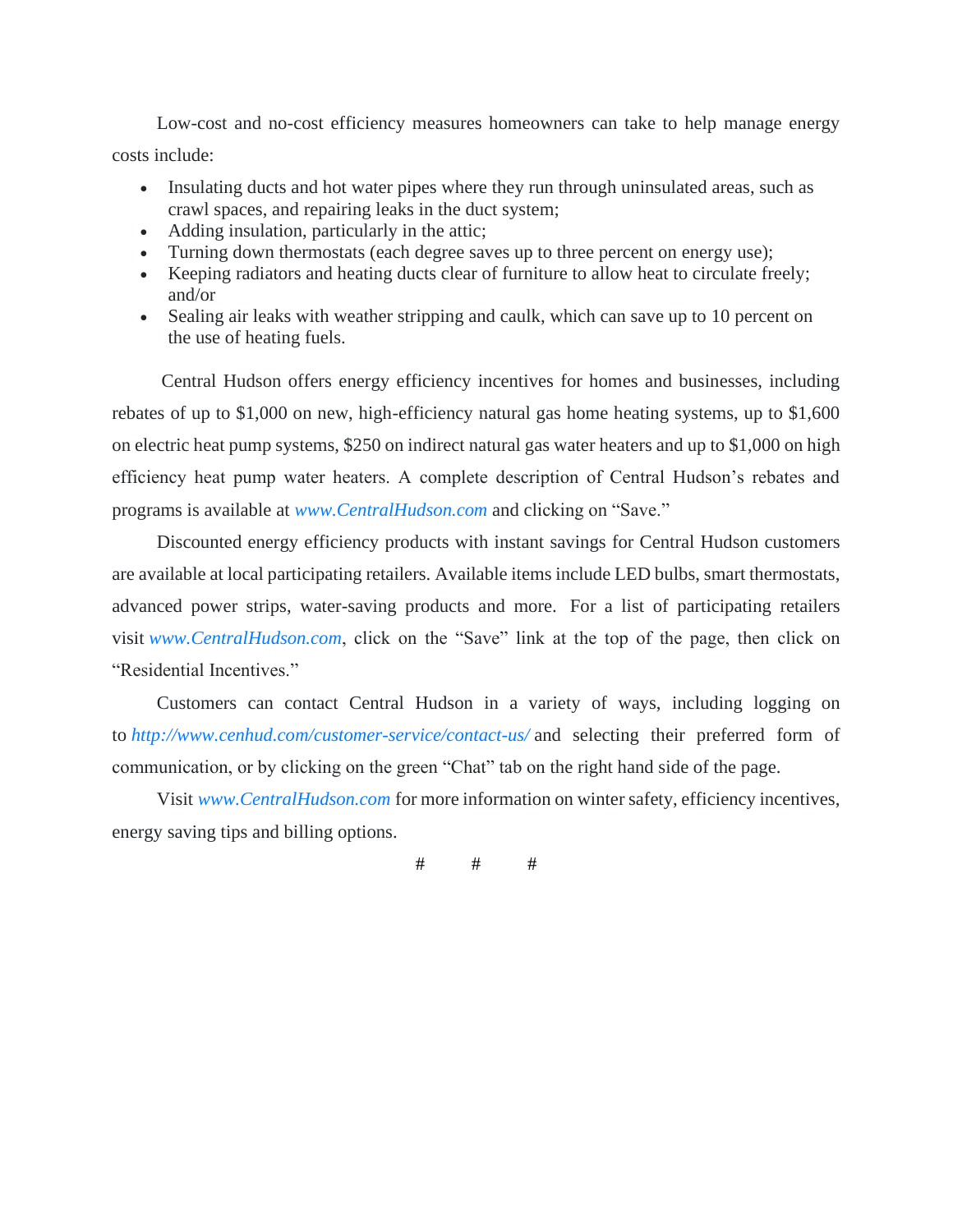

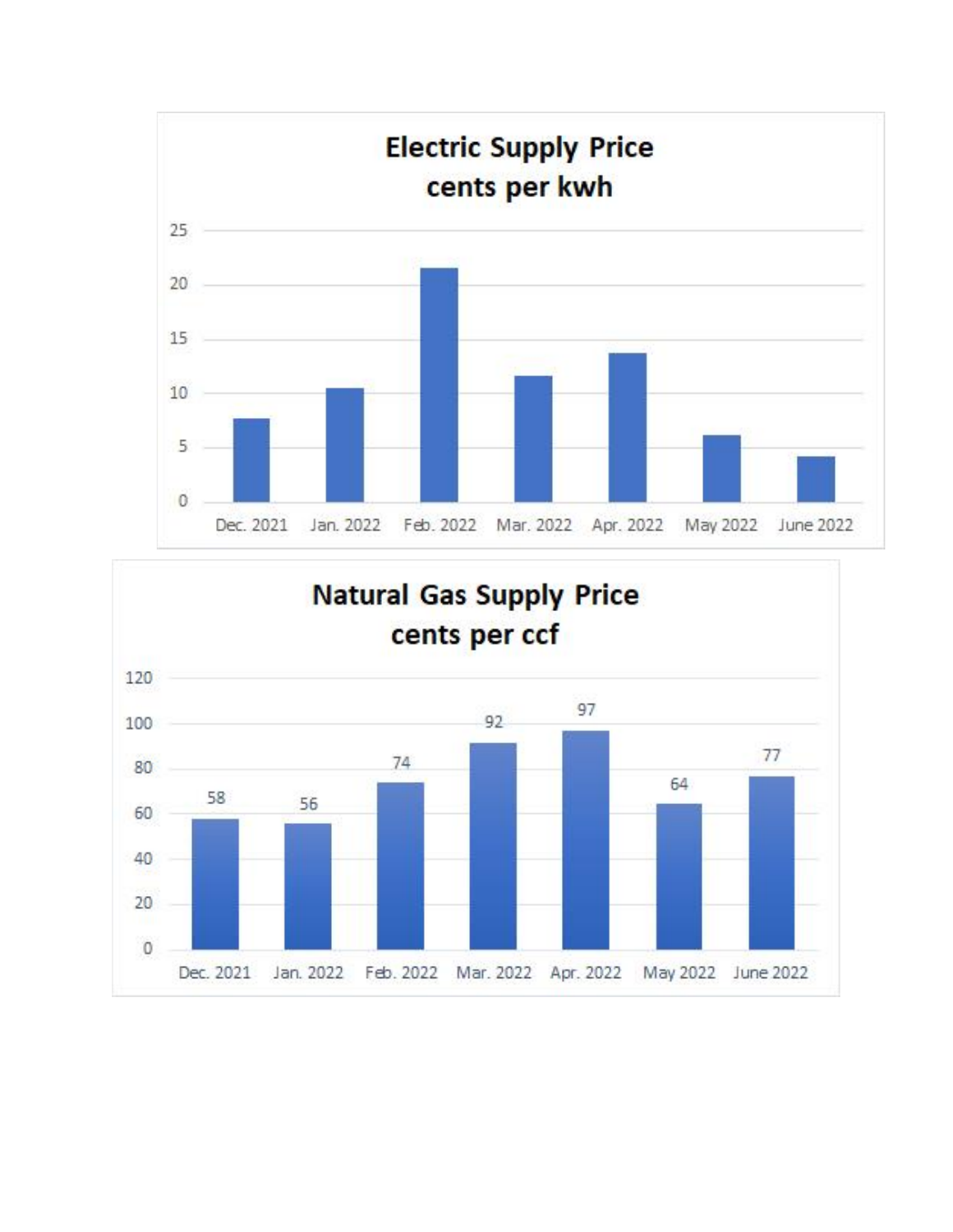